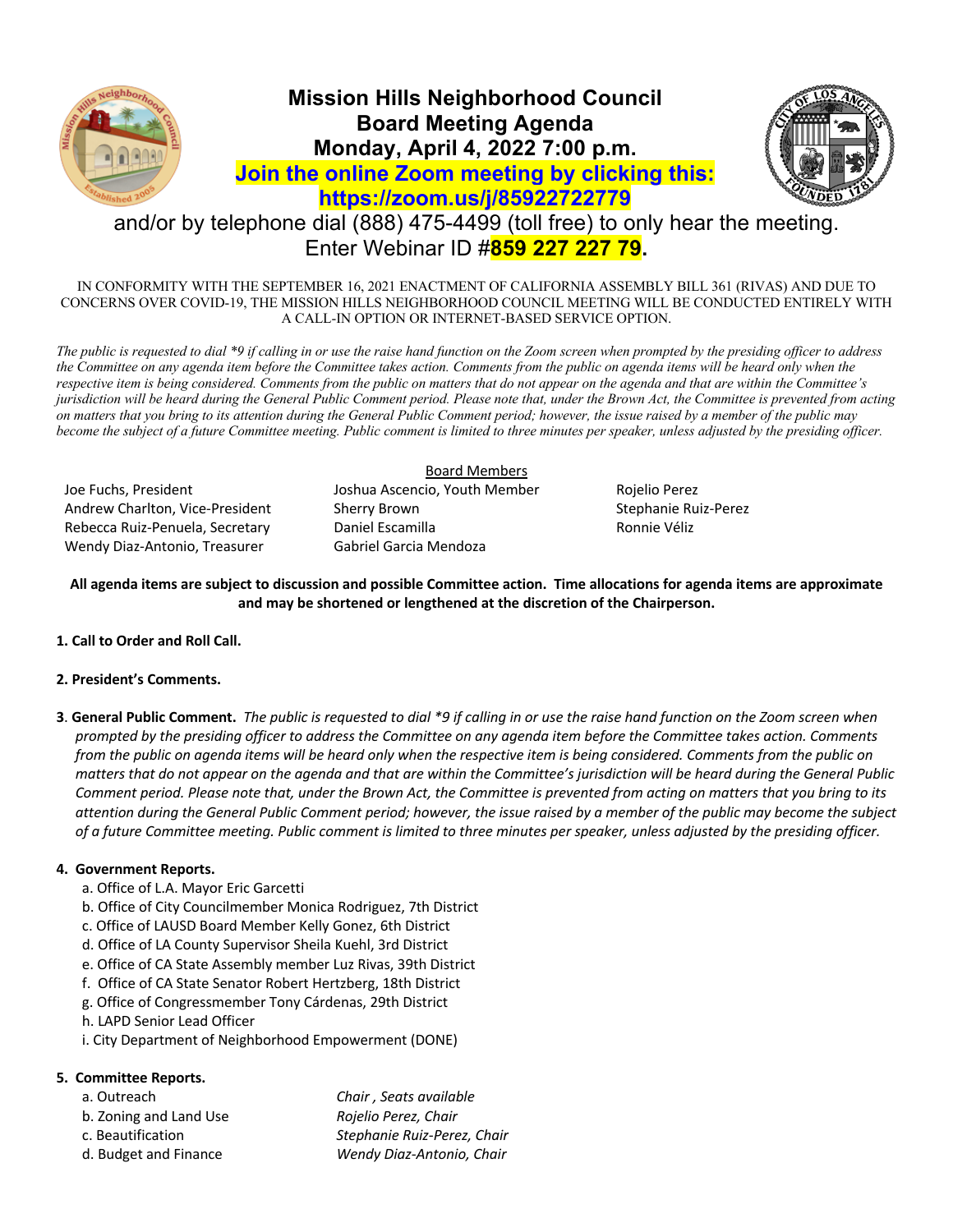| e. Standing Rules and Bylaws | Andrew Charlton, Chair |
|------------------------------|------------------------|
|                              |                        |
| f. Public Safety             | Chair, Seats available |
| g. Housing and Homelessness  | Rogelio Perez, Chair,  |
| h. Education                 | Chair, Seats available |
| i. Cultural Affairs          | Chair, Seats available |
|                              |                        |

#### **6. Liaison reports.**

| a. LADWP           | Rogelio Perez       |
|--------------------|---------------------|
| b. Public Works    | Rogelio Perez       |
| c. Homelessness    | Rogelio Perez       |
| d. Animal Services |                     |
| e. Film            | <b>Sherry Brown</b> |

## **7. Alliance and more reports.**

- a. Valley Alliance of Neighborhood Councils (VANC) *Sherry Brown*
- b. Los Angeles Neighborhood Councils Coalition (LANCC) *Sherry Brown*
- c. DWP Oversight *Rogelio Perez*
- d. Budget Representatives/Advocates *Wendy Diaz-Antonio*
- e. Neighborhood Council Sustainability Alliance (NCSA) *Stephanie Ruiz-Perez and Miran Kalaydjian*
- f. Congress of Neighborhoods *Joe Fuchs*

- **8. Discussion and possible action:** To approve the January 10th 2022 discussion notes. *Rebecca Ruiz-Penuela*
- **9. Discussion and possible action:** To approve the Feb 7th 2022 Board Meeting Minutes. *Rebecca Ruiz-Penuela*
- **10. Discussion and possible action:** To approve the March 7th 2022 discussion notes. *Rebecca Ruiz-Penuela*
- **11. Discussion and possible action:** To approve Rebecca Ruiz-Penuela at the second credit card holder for the Mission Hills Neighborhood Council.
- **12. Discussion and possible action:** Add the fourth Wednesday of the month for E-Board meetings to the MHNC website calendar.  *Andrew Charlton*
- **13. Discussion and possible action:** Update on In-person meetings and locations. *Sherry Brown*
- **14. Discussion and possible action:** To approve up to \$600 to cover the Zoom account for the MHNC monthly meetings.
- **15. Inventory Report** A detailed inventory of Items in the MHNC storage container. *Wendy Diaz-Antonio*
- **16. Discussion and possible action:** To approve up to \$200 for shelving for the MHNC storage unit. *Wendy Diaz-Antonio*
- **17. Discussion and possible action:** To start a "Shop Local in Mission Hills" campaign by creating artwork for posters to be located in the greater Mission Hills area. Artwork to be submitted via email to the MHNC board. The final drafts will be presented at a future MHNC meeting to be voted on. *Wendy Diaz-Antonio*
- **18. Discussion and possible action:** To request locations for a possible community cleanup day in May. Submission of areas that need to be cleaned can be submitted to the MHNC web site by April 18. *Wendy Diaz-Antonio*
- **19. Discussion and possible action:** To create a nighttime event in Brand Park this summer in coordination with CD7. *Roy Perez*
- **20. Discussion and possible action:** Patty Glueck of Aliso Moms Alliance, asking for MHNC to support Aliso Canyon closure by writing a letter in support of SB 1486.
- **21. Discussion and possible action**: Regarding Council File 21-0002-S13. Possibly closing Whiteman airport.

Speakers:

a. Teodora Reyes of Pacoima Beautiful. 5 Minutes